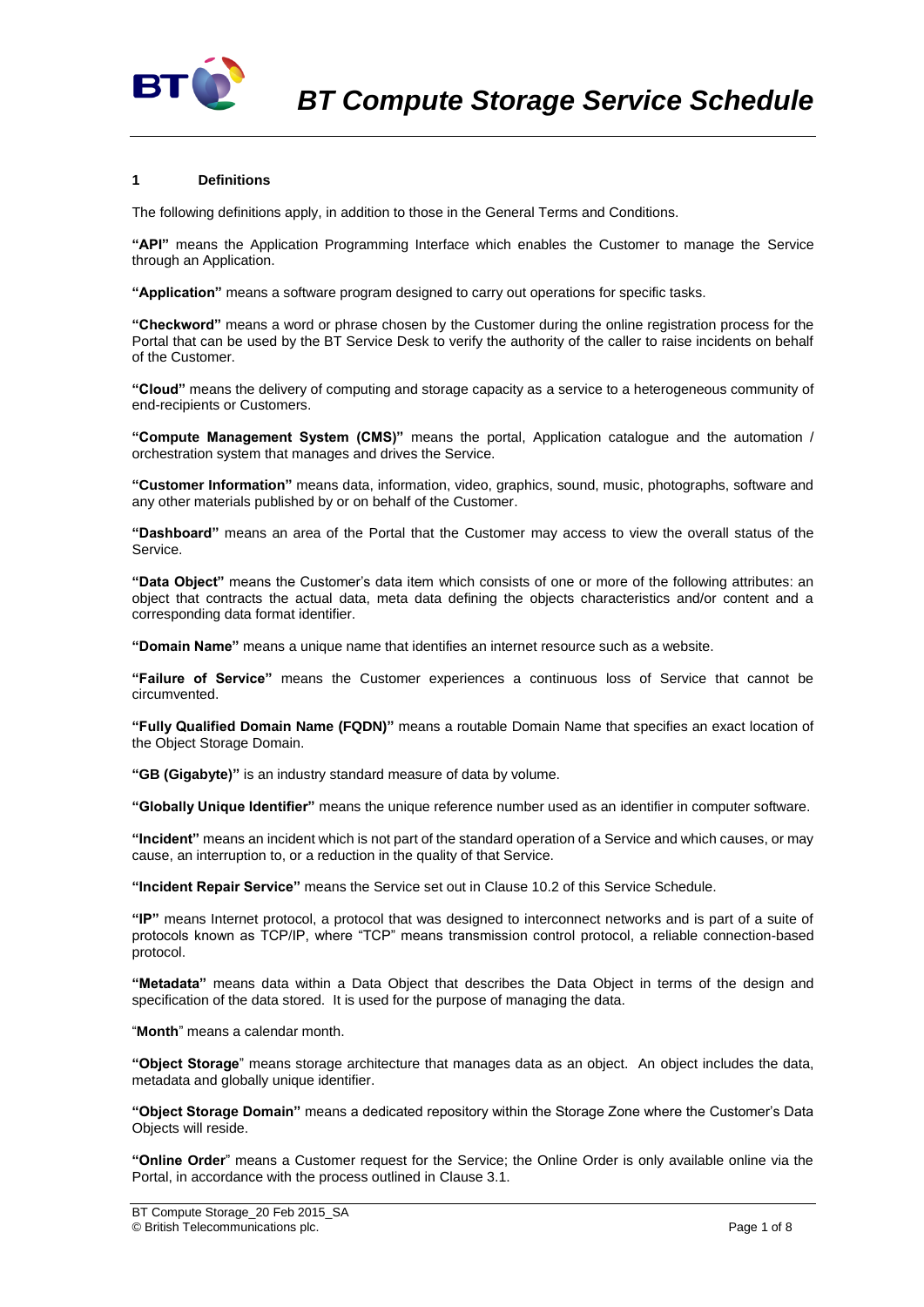

**"Planned Maintenance"** means any work that is planned in advance to be carried out by BT or on its behalf that causes the Service to be suspended.

**"Portal"** means the online system that allows the Customer to place Online Orders, change Online Orders, see the status of the Service and access certain systems (depending on the Service option chosen by the Customer).

**"Service"** has the meaning given in clause 2.1.

**"Service Desk"** means the facility provided by BT to handle enquiries and administration for the Service.

"**Service Level**" means the level of Service which is applicable to the Service, as set out in Clause 20 of this Service Schedule.

**"Storage Zone"** means the configuration of hardware and software to create a platform where the Customer's data is stored.

**"System Administrator"** means a person named by the Customer to be the Customer's point of contact with BT for matters relating to the management of the Service.

**"Third Party Information"** means data, information, video, photographs, software and any other materials (in whatever form) not owned or generated by or on behalf of the Customer, including information belonging to a User which is not Customer Information, published or otherwise made available by the Customer using the Service.

**"Token"** means an encrypted key used by applications API to access Data Objects stored in the Object Storage.

**"Utility Rate Card"** means information available via the Portal that shows the Charges for the Service on an hourly basis.

**"User ID"** means the identification number provided to the Customer by BT for the purposes of security in the provision of the Service.

# **2 Service Summary**

- 2.1 BT Compute Storage is a Cloud based service providing the Customer with a self-service capability to browse, select and store data ("Service").
- 2.2 BT will provide the Customer with virtual access to a BT data centre where the Customer may select a dedicated repository for storage of their data ("Object Storage Domain").

#### **3 Service Components**

The Service comprises access to a Portal, Storage Zone, Object Storage Domain and, provision of a FQDN and Tokens.

## <span id="page-1-0"></span>**3.1 Portal**

**3.1.1** The Portal is an online system which allows a Customer to place and amend an Online Order and view the status of existing Online Orders. The Portal enables the Customer to select Object Storage Domains and the location of data centres for deployment of the Object Storage Domains.

### **3.2 Storage Zone**

- 3.2.2 The Storage Zone provides the physical infrastructure where BT will create an Object Storage Domain and the Customer will store their Data Objects.
- 3.2.3 The Storage Zone will automatically allocate and provision the Object Storage Domain to the Customer when ordered.
- 3.2.3 The Portal will indicate the Storage Zones available to the Customer. BT may make additional Storage Zone options available to the Customer from time to time.

BT Compute Storage\_20 Feb 2015\_SA © British Telecommunications plc. Page 2 of 8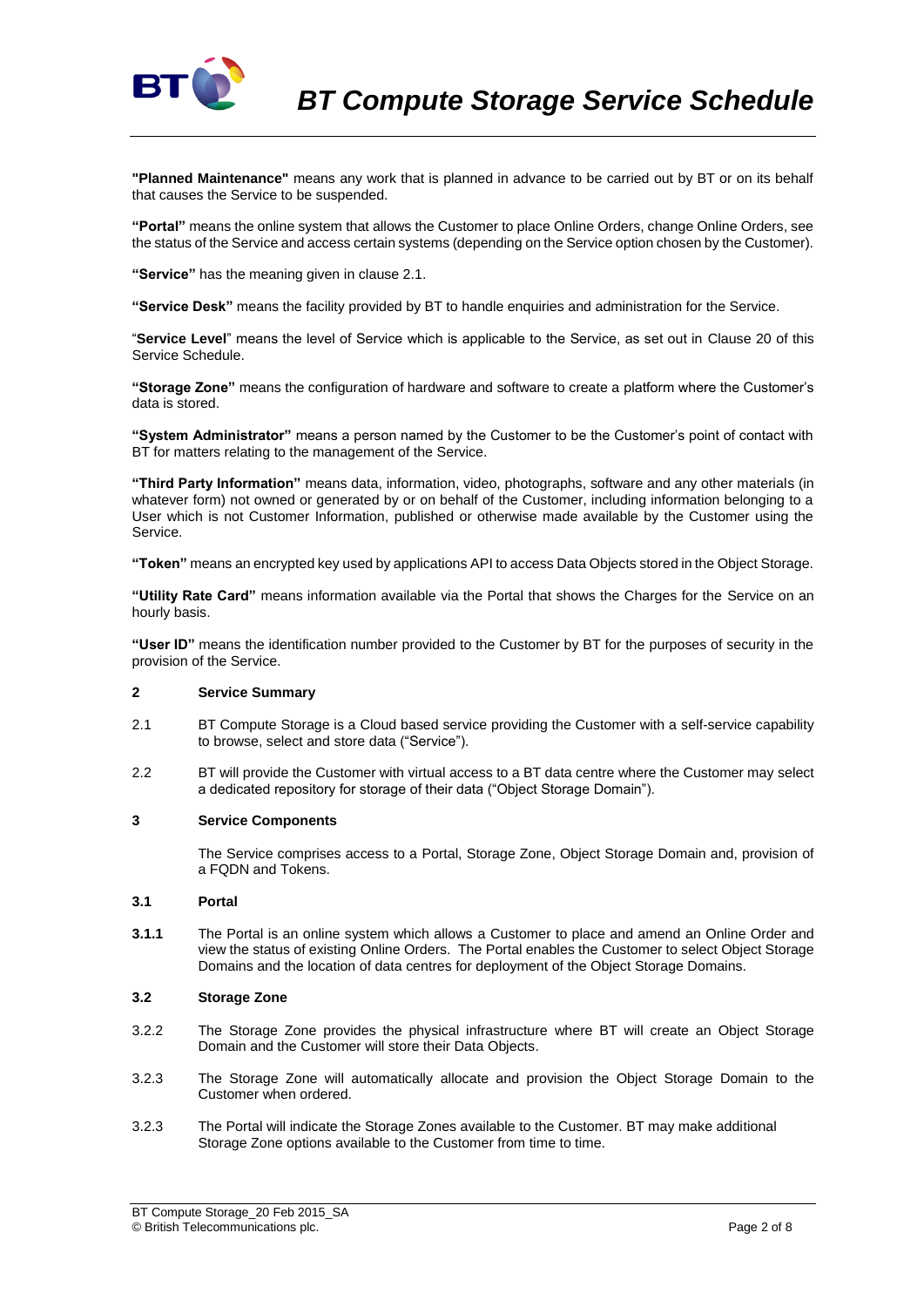

# **3.3 Object Storage Domain**

- 3.3.1 The Object Storage Domain is a Customer dedicated repository within the Storage Zone where the Customer's Data Objects reside.
- 3.3.2 The Customer selects the Object Storage Domain via the Portal. Upon delivery of the Object Storage Domain BT will provide the Customer with a Fully Qualified Domain Name (FQDN) and Tokens for use in conjunction with their chosen Application.
- 3.3.3 The Customer will access the Object Storage Domain using the BT provided FQDN and the Customer provided Application. The Customer will choose the Application it wishes to use to access the Service. The choice of Application will be determined by how the Customer elects to use the Object Storage Domain. The Service does not include the provision of Applications to the Customer.

### **3.4 FQDNs and Tokens**

3.4.1 A FQDN provides access to an Object Storage Domain. BT will provide the Customer with a Token in order to authenticate a FQDN. The Customer must use the Tokens within a few hours of receipt. Failure to use the Tokens will result in them being disabled. If the Tokens are disabled the Customer will be required to regenerate them within three (3) hours of disablement via the Portal.

### **4 Internet**

- 4.1 The Customer will access the Object Storage Domain via the Internet. Such Internet connection is not part of this Service and is subject to separate conditions and Charges.
- 4.2 The Customer acknowledges that:
	- (a) the Internet is independent of the Service and BT has no responsibility for provision of the Internet; and
	- (b) use of the Internet is solely at the Customer's risk and subject to all applicable laws. BT has no responsibility for any information, software, services or other materials obtained, downloaded, shared and transmitted by the Customer using the Internet.

## **5 Commencement and Term**

- 5.1 The Agreement is effective once the Customer submits an Online Order on the Portal.
- 5.2 The Service will commence on the Operational Service Date (OSD).

# **6 Technical Requirements**

6.1 The Customer is required to have Internet access, all computer hardware, software and telecommunications equipment and services necessary to access and use the Service.

### **7 BT Service management Boundary (SMB)**

7.1 BT's responsibility for the Service under this Agreement is for the management of the Storage Zone, provision of the Object Storage Domain, FQDNs and Tokens. A suitable Application to access the Object Store Domain is outside the SMB. BT will have no responsibility for the Service (including any responsibility to meet any Service Levels) outside the Service Management Boundary.

# **8 Ordering Process**

- 8.1 The Customer is responsible for opening an account with BT to gain access to the Portal to enable online ordering.
- 8.2 On receiving an Online Order from the Customer BT will configure the Service as set out in the Online Order. Once the Online Order is configured the OSD occurs and the Customer may start using the Service.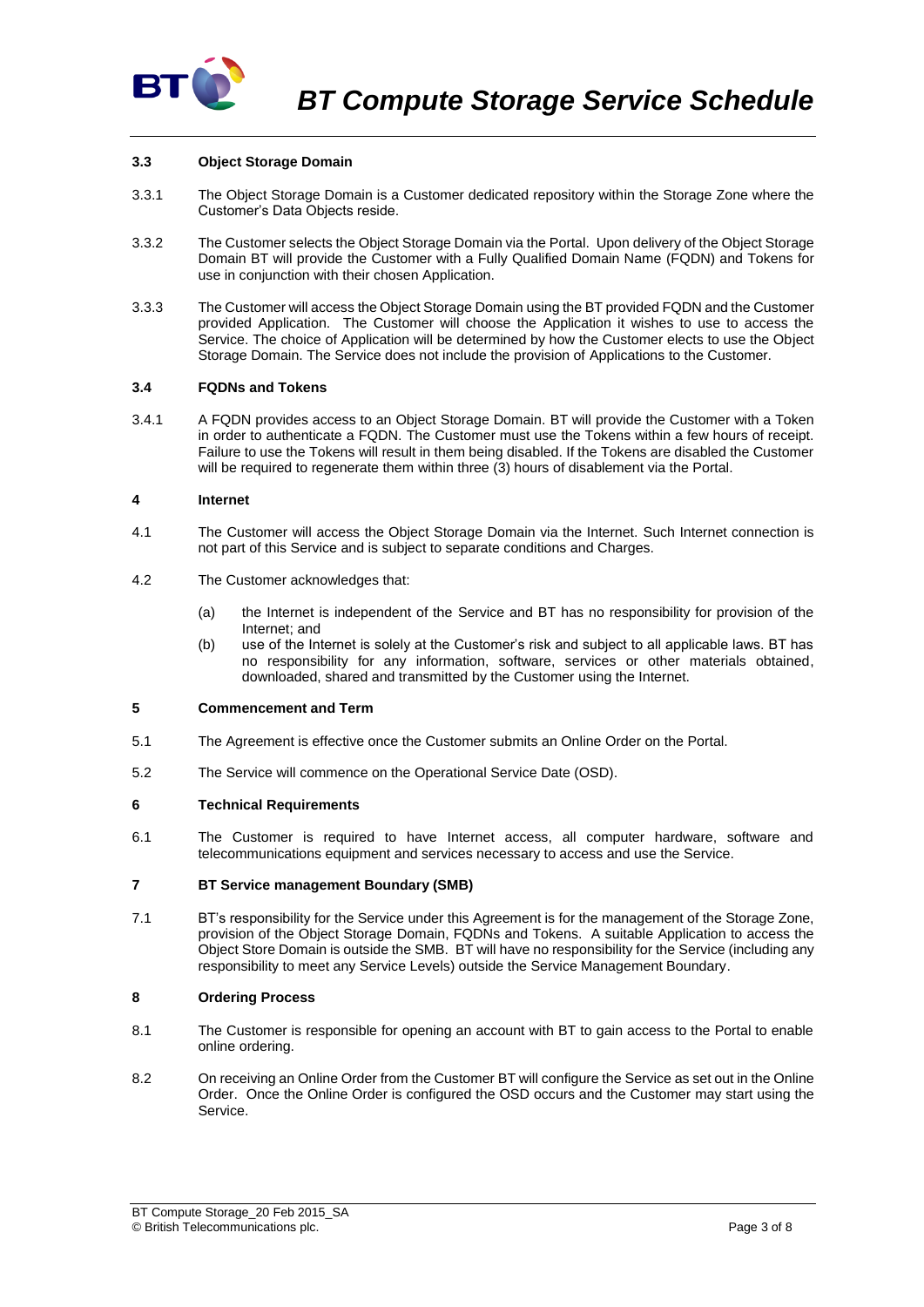

## **9 In Life Management**

- 9.1 The Portal operates a Dashboard that allows the Customer to see how much storage is being consumed and the associated Charges.
- 9.2 Upon delivery of the Object Store Domain BT will present the Customer with Tokens.
- 9.3 The Customer is required to renew all Tokens within three (3) years of the OSD via the Portal.

### **10 Service Management**

### **10.1 Service Desk Support**

10.1.1 BT will provide a Service Desk operating twenty four (24) hours per day, seven (7) days per week, including national, public or bank holidays, which will receive and record Service Incident reports from the Customer.

### <span id="page-3-0"></span>**10.2 Incident Repair Service**

- 10.2.1 If BT detects, or if the Customer reports an Incident BT will respond to the Incident without undue delay. BT will perform tests to determine the cause of the Incident, and will notify the System Administrator by telephone or e-mail.
- 10.2.2 The Service Desk will keep the Customer updated at regular intervals until the Incident is resolved.
- 10.2.3 BT will raise additional Charges for work performed and money spent to address incidents resulting from Service failures caused by the Customer on a time and material basis at the prevailing Charges.
- 10.2.4 If the Customer asks BT to perform any additional work this will be subject to prior written agreement between the Parties and additional Charges will apply.

### **11 Planned Maintenance**

11.1 The Customer acknowledges and accepts that occasionally BT may have to carry out routine or emergency maintenance, updates and other procedures for reasons of health, safety, security or otherwise to protect the Service, and which may cause a disruption to the Service, ("Planned Maintenance"). BT will provide the Customer with as much prior notice as practicable with respect to Planned Maintenance.

### **12 Service Updates**

12.1 BT may make updates to the Service from time to time provided that such updates do not materially decrease or impair performance of the Service,

### **13 Security**

- 13.1 The Customer is responsible for the security and proper use of all User IDs, Checkwords, passwords, FQDN and Tokens. BT reserves the right to suspend access to the Service at any time if BT has reason to believe that there is, or is likely to be, a breach of security or misuse of the Service. BT will notify the Customer as soon as possible after it has done so.
- 13.2 The Customer must immediately inform BT if there is any reason to believe that a User ID, password, Token, or Checkword allocated by BT has, or is likely to, become known to someone not authorised to use it or is being, or is likely to be, used in an unauthorised way.
- 13.3 BT reserves the right to require the Customer to change any or all of the Checkwords or passwords associated with the Service and used by the Customer in connection with the Service.
- 13.4 The Service is delivered within a secure BT data centre with a security policy for the protection of Site, infrastructure and network. Although BT will use reasonable care and skill in carrying out its obligations under this Agreement in accordance with BT's security policy, it is not possible to guarantee that all instances of fraud, misuse, unwanted or unauthorised activity or access to the Customer's Information will be prevented or detected. Whenever BT becomes aware that security has been compromised, BT will take actions in order to limit any further occurrences of fraud, misuse,

BT Compute Storage\_20 Feb 2015\_SA © British Telecommunications plc. Page 4 of 8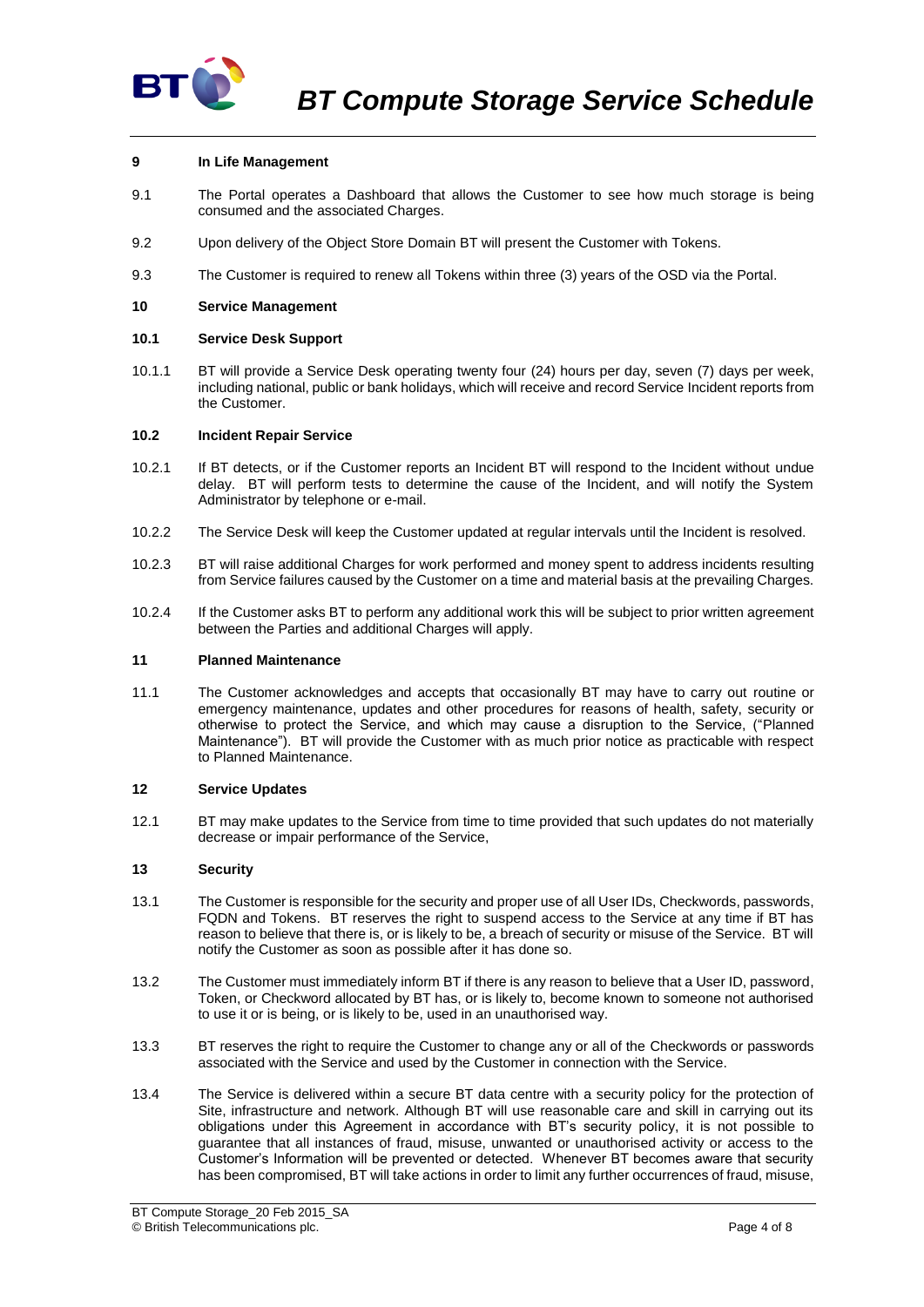

*BT Compute Storage Service Schedule*

unwanted or unauthorised activity or access to the Customer's Information. Nevertheless, BT accepts no liability for any such incidents, or for any loss or damage suffered by the Customer. The Customer shall therefore take responsibility for the security of the Customer Information, Content and application of security policies designed to prevent unwanted or unauthorised activity or access to the Customer's Information.

13.5 The Customer is advised to obtain its own business continuity insurance.

## **14 BT's use of Customer Information and Personal Data**

- 14.1 In order for BT to provide and support the Service, BT may use personal data, (typically name, email address, telephone number and business and/or Site(s) address), of Users within the Customer's organisation or control in order to:
	- (a) process, track and fulfil Online Orders for the Service;
	- (b) deliver and commission the Service,
	- (c) process, track and resolve Incidents with the Service,
	- (d) administer access to the online portals relating to the Service;
	- (e) compile, dispatch and manage the payment of invoices relating to the Service;
	- (f) manage the Agreement and resolve any disputes relating to it;
	- (g) respond to general queries relating to the Service;
	- (h) provide security and technical support.
- 14.2 BT may also send the Customer additional information concerning the Service, or related services. This information will typically be sent to the Customer Contact, involved in the procurement or management of the Service.
- 14.3 Any personal data that may be collected and processed by BT (including payment data) is subject to, and will be handled in accordance with, applicable data protection laws.
- 14.4 BT will have no access to the Customer Information stored by the Customer.
- 14.5 The location and access points of the Customer Information are defined by the Customer and as such the Customer needs to ensure compliance with relevant laws and regulations.
- 14.6 BT will not change the country where the Customer Information resides without providing notice to the Customer, unless required to do so in order to comply with applicable laws and regulations.

## <span id="page-4-0"></span>**15 The Customer's Responsibilities**

- 15.1 The Service is provided solely for the Customer's own use including use by Users and the Customer will not assign, resell, reproduce, copy, duplicate, transfer, lease, distribute, display, disclose, trade or otherwise commercially exploit the Service (or any part thereof) for any purpose, or otherwise make the Service available to any third party except Users.
- 15.2 The Customer is solely responsible for any obligation or liability arising out of transactions of any kind entered into between the Customer and any third party accessing or relying on the Service, Customer Information, or Third Party Information. BT will not be a party to, or in any way responsible for, any transaction between the Customer and any third party.
- 15.3 The Customer is responsible for the creation, design and maintenance of all Customer Information.
- 15.4 The Customer will ensure that the Customer Information and any Third Party Information does not include any information or material, which could be illegal or could lead to a legal dispute.
- 15.5 The Customer will comply with all obligations as notified by BT which are required under BT's security policy.
- 15.6 The Customer must comply with all relevant legislation, instructions, licences, guidelines issued by regulatory authorities, and any codes of practice which apply to the Customer, including those which relate to the Customer Information or Third Party Information.

BT Compute Storage\_20 Feb 2015\_SA © British Telecommunications plc. Page 5 of 8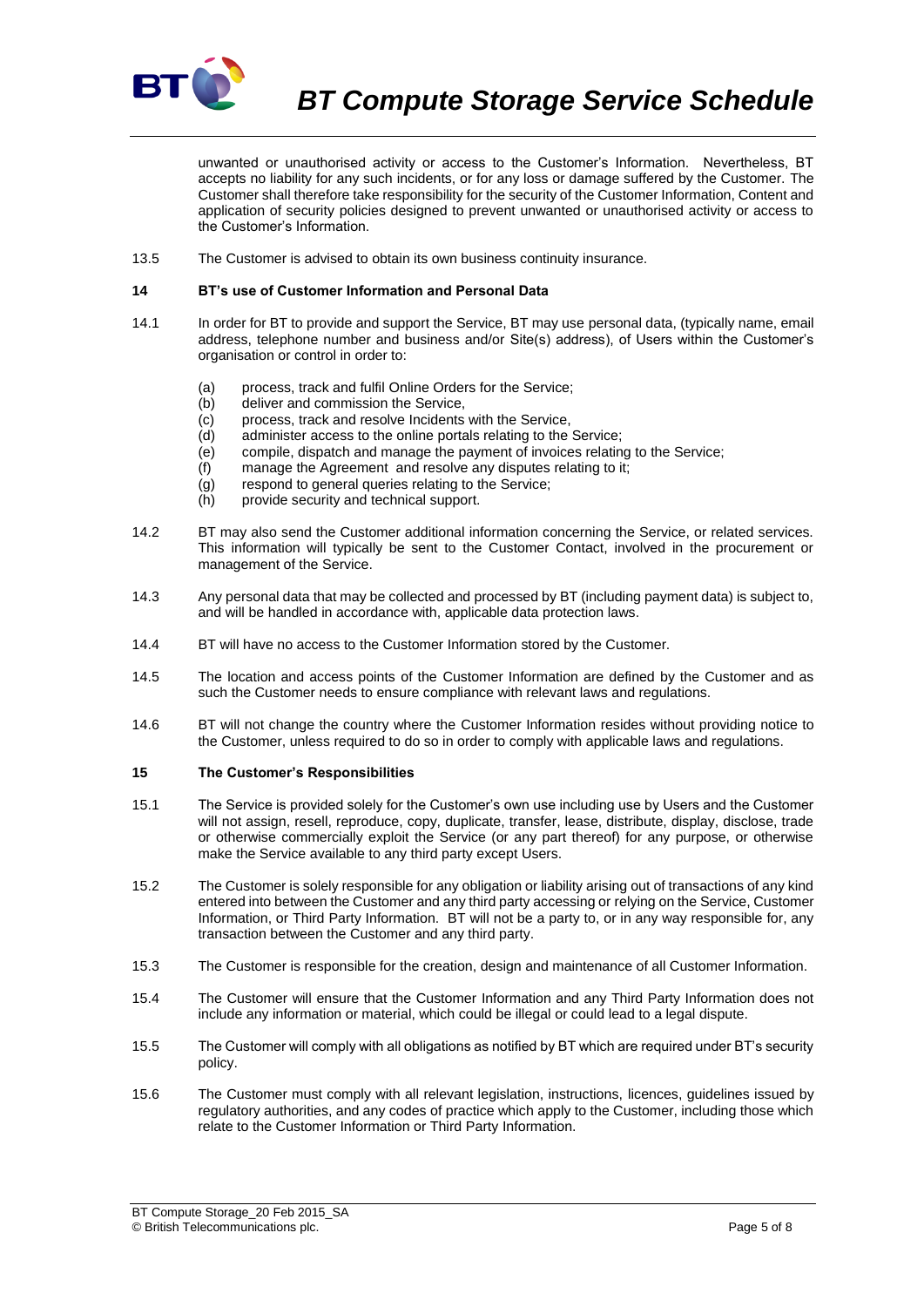

- 15.7 The Customer irrevocably and unconditionally agrees to indemnify and keep indemnified and to hold BT, BT Group Companies and their officers, directors and employees harmless against claims, losses, damages, costs, expenses and liability arising from or in connection with:
	- (a) any Customer Information, Third Party Information or other Content or communication sent, provided or stored in connection with the Service;
	- (b) the installation, maintenance or use of any software or other material installed by or on behalf of the Customer;
	- (c) any injury to persons, or damage to the Site or the BT Equipment used for the provision of this Service or other equipment belonging to BT or a third party which is located on the Site, as a result of action taken on behalf of the Customer;
	- (d) any breach of confidence or infringement of intellectual property rights.
- 15.8 The Customer is responsible for ensuring that the System Administrator will report all service repair incidents using the reporting procedures notified to the Customer by BT, and will be available for all subsequent Incident management communications.

## **16 BT's Acceptable Use Policy**

- 16.1 The Customer is solely responsible for all aspects of Customer Information which are not specifically set out in this Service Schedule as being BT's responsibility. The Customer acknowledges that it has read and agrees to be bound by and to ensure that any Users will comply with this BT Acceptable Use Policy ("AUP") and generally accepted Internet standards.
- 16.2 The Service must not be used:
	- (a) fraudulently or in connection with a criminal offence under the laws of any country where the Service is provided;
	- (b) to send, receive, upload, download, use or re-use any information or material which is offensive, abusive, indecent, defamatory, obscene or menacing, or in breach of confidence, copyright, privacy or any other rights;
	- (c) in contravention of any instructions that BT has given under the Agreement;
	- (d) to cause annoyance, inconvenience or needless anxiety;
	- (e) to send or provide or receive unsolicited advertising or promotional material;
- 16.3 The Customer must not use a Domain Name which infringes the rights of any person in a corresponding trade mark or name.
- 16.4 If the Customer or anyone else, (with or without the Customer's knowledge or approval) uses the Service in contravention of the AUP; or uses the Service in any way which, is, or is likely to be, detrimental to the provision of the Service to the Customer or any other customer and fails to take corrective action within a reasonable period of receiving notice from BT, then BT can treat the contravention as a material breach and as such BT may either suspend the Service or terminate the Service pursuant to the General Terms and Conditions. If Service is suspended it will not be restored until the Customer provides an acceptable assurance that there will be no further contravention.

### **17 Charges and Invoicing**

- 17.1 Charges for the Service are set out in the Portal.
- 17.2 BT will invoice Charges on or after the dates set out below:
	- (a) One-off Charges on the OSD of the relevant Online Order:
	- (b) Usage or other recurring Charges on the OSD and thereafter monthly in arrears.
- 17.3 Charges for the Service are calculated on a monthly basis against the prevailing Utility Rate Card on the Portal. Usage Charges will apply as shown on the Utility Rate Card on the Portal.
- 17.4 Data storage Charges are based upon per GB of storage used.
- 17.5 The uploading and retrieval of data from the Object Storage Domain incurs Charges based upon Internet bandwidth use. Charges for Internet bandwidth use are levied above an initial allowance of 1GB per Month. Charges are based upon per GB of Internet bandwidth use.

BT Compute Storage\_20 Feb 2015\_SA © British Telecommunications plc. Page 6 of 8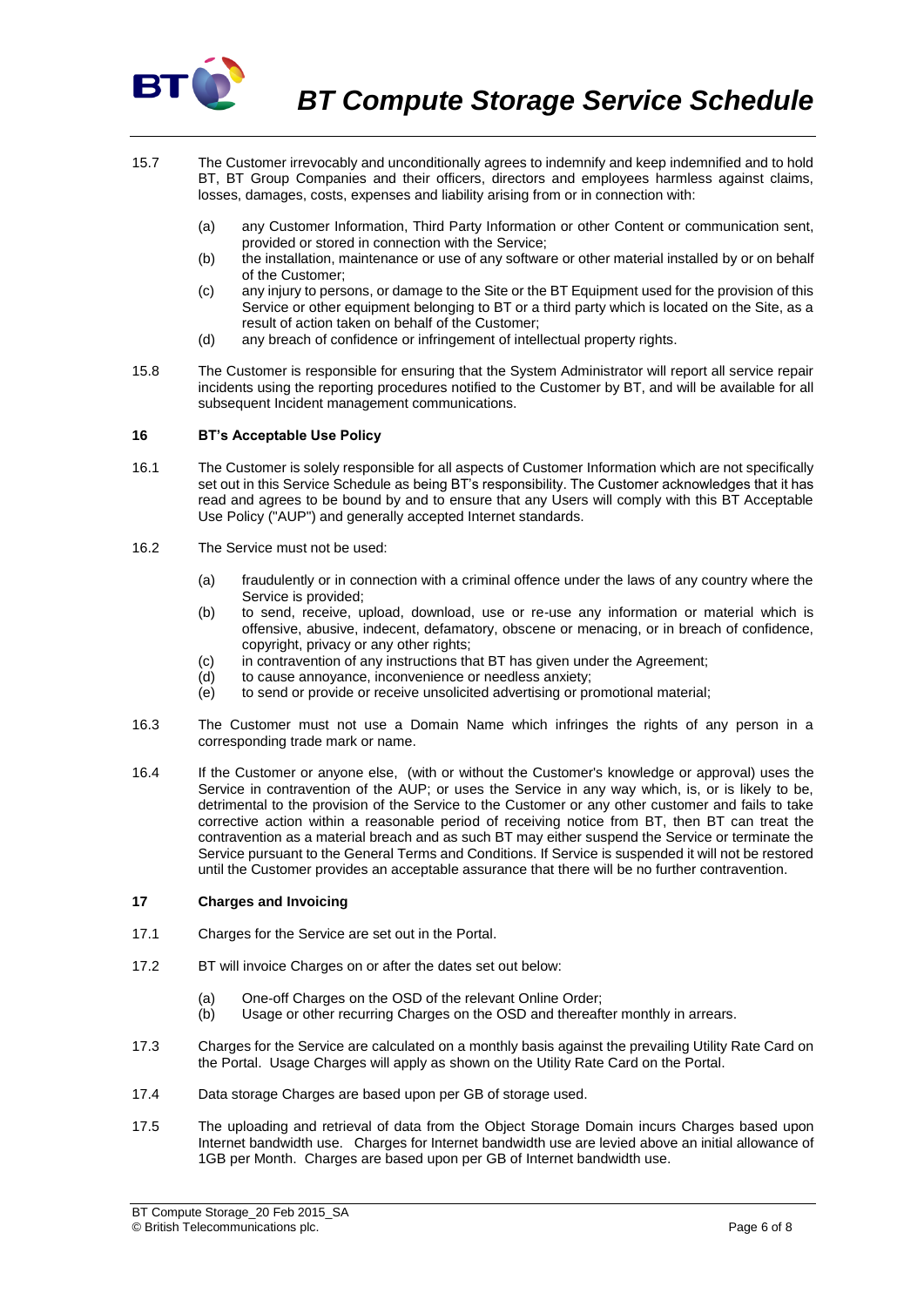

- 17.6 BT may invoice the Customer for Charges for investigating Customer reported Incidents where BT finds no Incident or that the Incident is outside the Service Management Boundary.
- 17.7 BT may at any time review the Charges for the Service and will provide the Customer with 30 days' prior written notice of any such change in Charges. If the Customer objects to the change in Charges it may exercise its termination rights under Clause 18 of this Service Schedule.
- 17.8 Notwithstanding any other provision in the Agreement, BT may delay or bring forward the sending of invoices to coincide with billing cycles from time to time. The Customer acknowledges that the first and last invoice in relation to a particular Service may include Charges due for more or less than one complete billing cycle according to when such Service is connected and/or terminated.

### **18 Termination of Service**

The following Clause will replace and supersede Clause 12.1 of the General Terms and Conditions.

- 18.1 The Customer may terminate the Service via the Portal at any time, provided that the Customer agrees
	- (a) to pay any outstanding Charges or interest properly due and payable up to the date of termination; and
	- (b) that there will be no refund of Charges which have been paid in advance.
- 18.2 BT may terminate this Agreement or the Service at any time by giving at least 90 days' notice to the Customer.

#### **19 Suspension of Service**

- 19.1 BT may suspend Service(s) or terminate this Agreement immediately on notice to the Customer where the Customer is in material breach of this Agreement and if the breach is capable of remedy, fails to remedy the breach within a reasonable time of being requested by BT to do so.
- 19.2 Where a Service is suspended because the Customer is in material breach of this Agreement, the Customer must pay the Charges for that Service until this Agreement is terminated.

# <span id="page-6-0"></span>**20 Service Levels**

- 20.1 BT aims to provide the Service within an availability target of 99.95%. The availability target relates to the availability of the Object Storage Domain including the infrastructure required to deliver it.
- 20.2 If BT fails to meet the availability target of 99.95% then the Charges for the affected Service will be credited as follows:

| <b>Availability Target</b>                             | <b>Credit</b>                  |
|--------------------------------------------------------|--------------------------------|
| For every reported incident that BT is below<br>target | 1 day's<br>recurring<br>Charge |

- 20.3 The credit will be applied to the monthly Charge for the Service. The credit per reported instance that BT is below target will be capped at a maximum of 1 Month's Charges.
- 20.4 The Parties acknowledge that each Service Credit is a genuine pre-estimate of the loss likely to be suffered by the Customer and not a penalty.
- 20.5 Service Credits are the Customer's sole right and remedy if BT does not meet the Service Level. Any failure by BT to meet the Service Level specified in this Clause [20](#page-6-0) shall not be considered a material breach of the Agreement.
- 20.6 The Service Level is measured as the availability of the Object Storage Domain to the network interface.

BT Compute Storage\_20 Feb 2015\_SA © British Telecommunications plc. Page 7 of 8